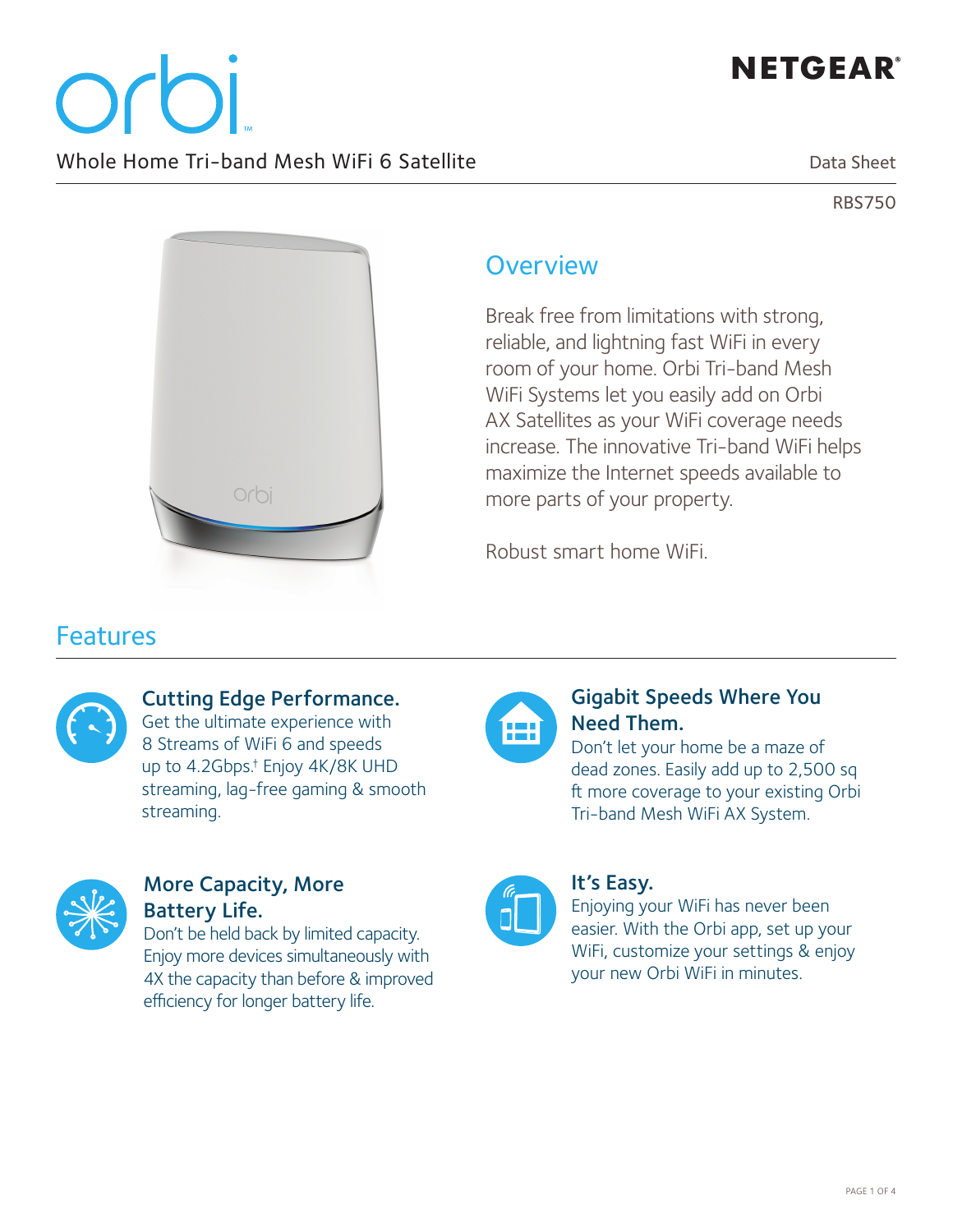# **NETGEAR®**

orbi Whole Home Tri-band Mesh WiFi 6 Satellite

Data Sheet

RBS750

#### House Diagram

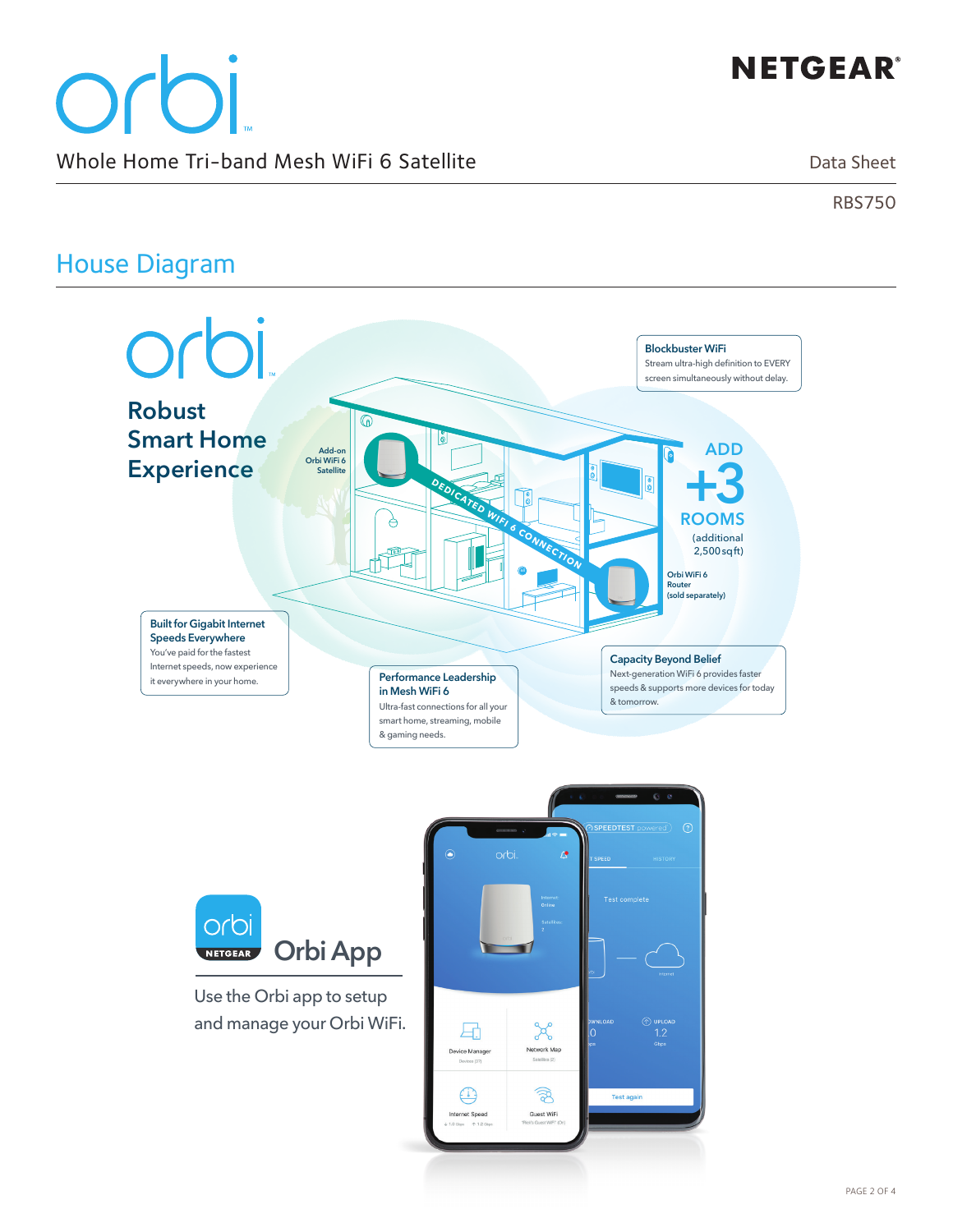

# orbi Whole Home Tri-band Mesh WiFi 6 Satellite

Data Sheet

RBS750

## Orbi Satellite (RBS750)